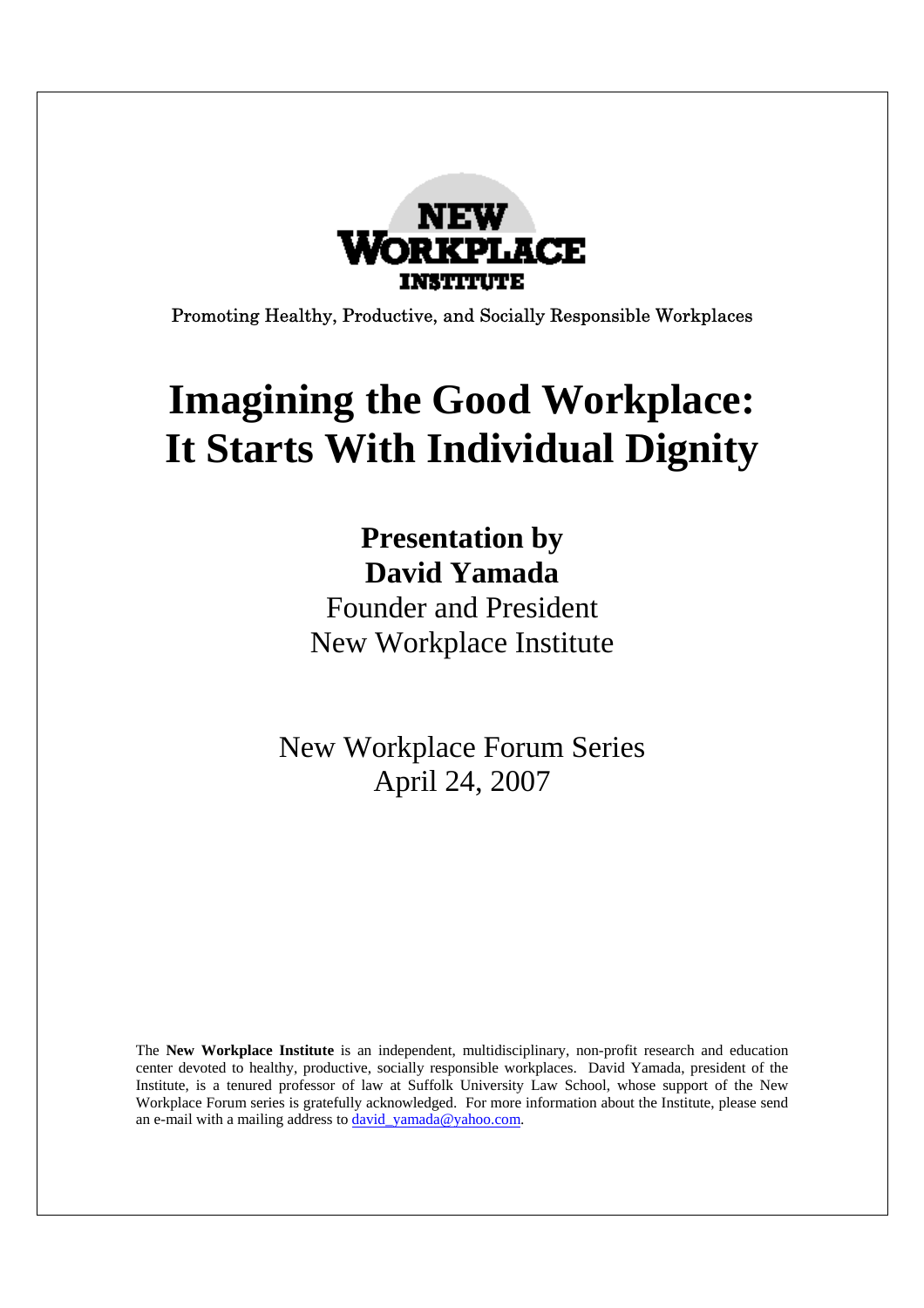### **WORKPLACE STRESS**

#### **Prevalence**

- "One-fourth of employees view their jobs as the number one stressor in their lives."
- 40% of respondents report job as being "very or extremely stressful."

(Northwestern Mutual Life, 1990s surveys; source: NIOSH)

#### **Major Work Stressors**

- Job insecurity
- Work hours
- Control at work
- Managerial style

(Sparks, Faragher and Cooper, 2001)

#### **Consequences**

- "Problems at work are more strongly associated with health complaints than are any other life stressor – more so than even financial problems or family problems." (St. Paul Fire and Marine Insurance Co. study, 1992; source: NIOSH, 1999)
- Workplace stress has been linked to cardiovascular disease, musculoskeletal disorders, psychological disorders, workplace injuries, and other problems. (NIOSH, 1999)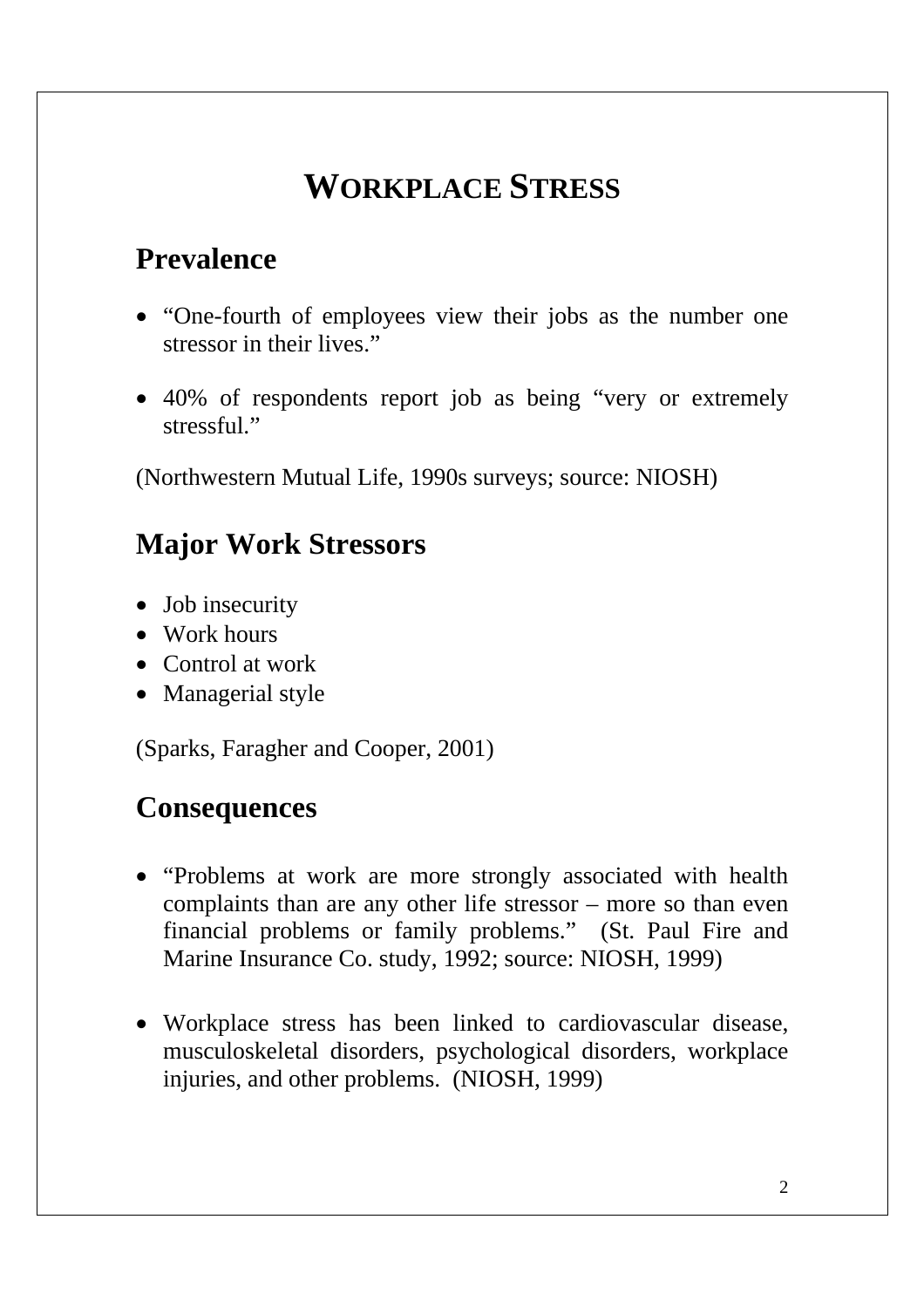### **WORKPLACE BULLYING**

Workplace bullying: "repeated, malicious, health-endangering mistreatment of one employee…by one or more employees." (Namie & Namie, 2003)

#### **Common bullying behaviors**

- false accusations of mistakes and errors;
- hostile glares and other intimidating non-verbal behaviors;
- yelling, shouting, and screaming;
- exclusion and the "silent treatment";
- withholding resources and information necessary to the job;
- behind-the-back sabotage and defamation.

(Keashly & Jagatic, 2003; Namie & Namie, 2003)

#### **Severe Harm to Workers**

- clinical depression
- hypertension
- cardiovascular disease
- impaired immune systems
- symptoms consistent with Post Traumatic Stress Disorder
- life-altering decisions about whether to stay in or leave a job.

(Namie & Namie, 2003)

• Experience is one of a "nightmare," "battle," "torture," making bullied workers "feel like slaves and animals, prisoners, children, and heartbroken lovers." (Tracy, Lutgen-Sandvik, and Alberts, 2006)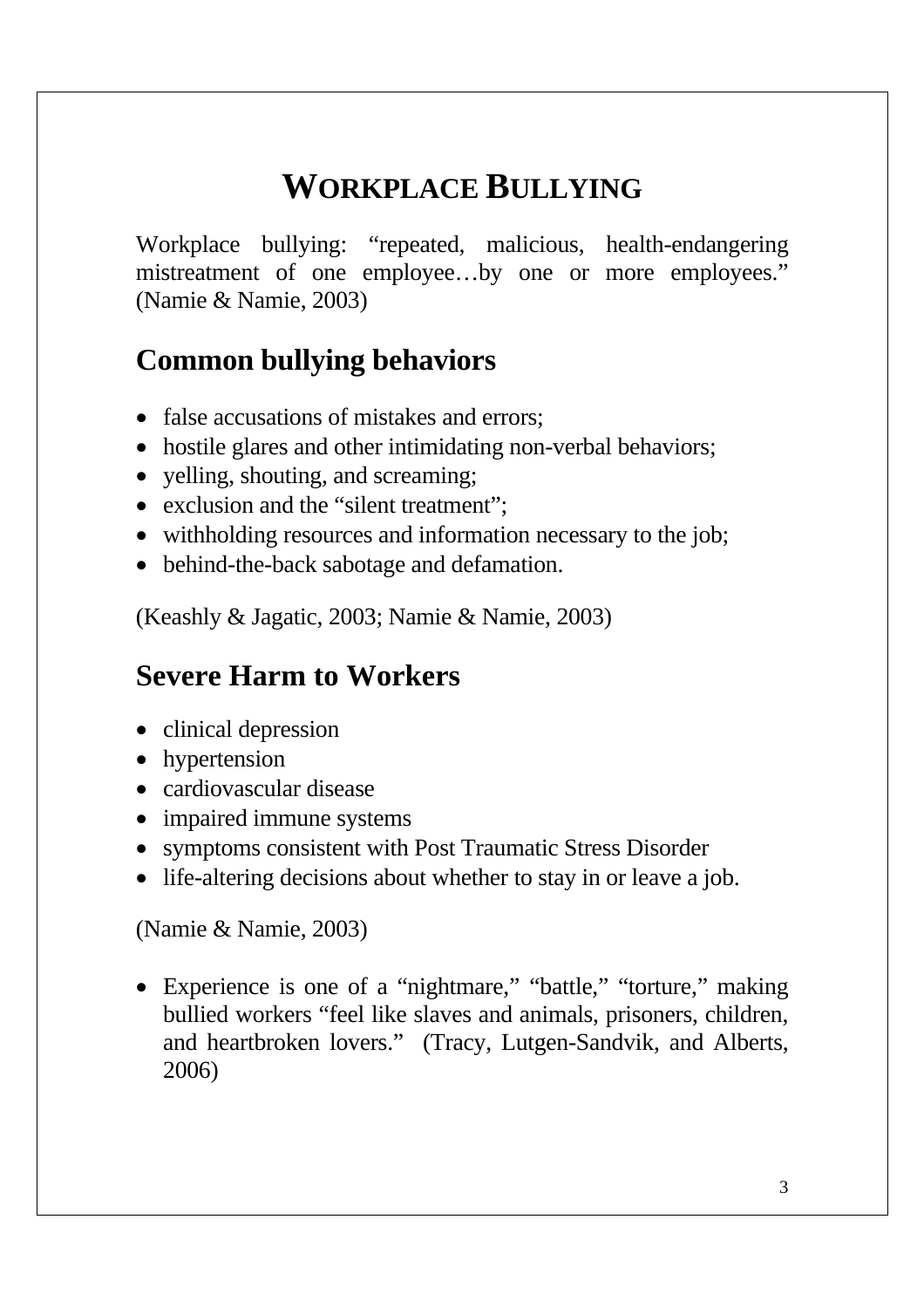### **Prevalence**

Roughly 60-90% of workers experience bullying during their working lives. (Keashly & Jagatic, 2003; Hornstein, 1996)

#### **Impact on Performance and Productivity**

Bassman (1992): Abusive work environments result in "fear and mistrust, resentment, hostility, feelings of humiliation, withdrawal, play-it-safe strategies, and hiding mistakes."

Pearson (1998) (study of 775 targets of workplace incivility & aggression):

- "28 percent lost work time avoiding the instigator"
- "22 percent decreased their effort at work"
- "12 percent actually changed jobs to avoid the instigator"

Kinney, National Safe Workplace Institute (1995): Abusive supervisors bait employees who then commit violent acts.

### **INCOME GAP**

- Approximately ¼ of the American workforce ages 18-64 earns less than \$9.04/hour, which as a FTE translates into less than the federal poverty line for family of four. (Business Week, 2004)
- In 2005, top 1% of Americans (>\$348,000 income) received "their largest share of national income since 1928." (NY Times, 2007)
- In 1980, CEOs of large corporations "earned 42 times as much as the average American worker." By 2000, they "were earning 531 times the average worker's salary." (Robert Frank, 2005)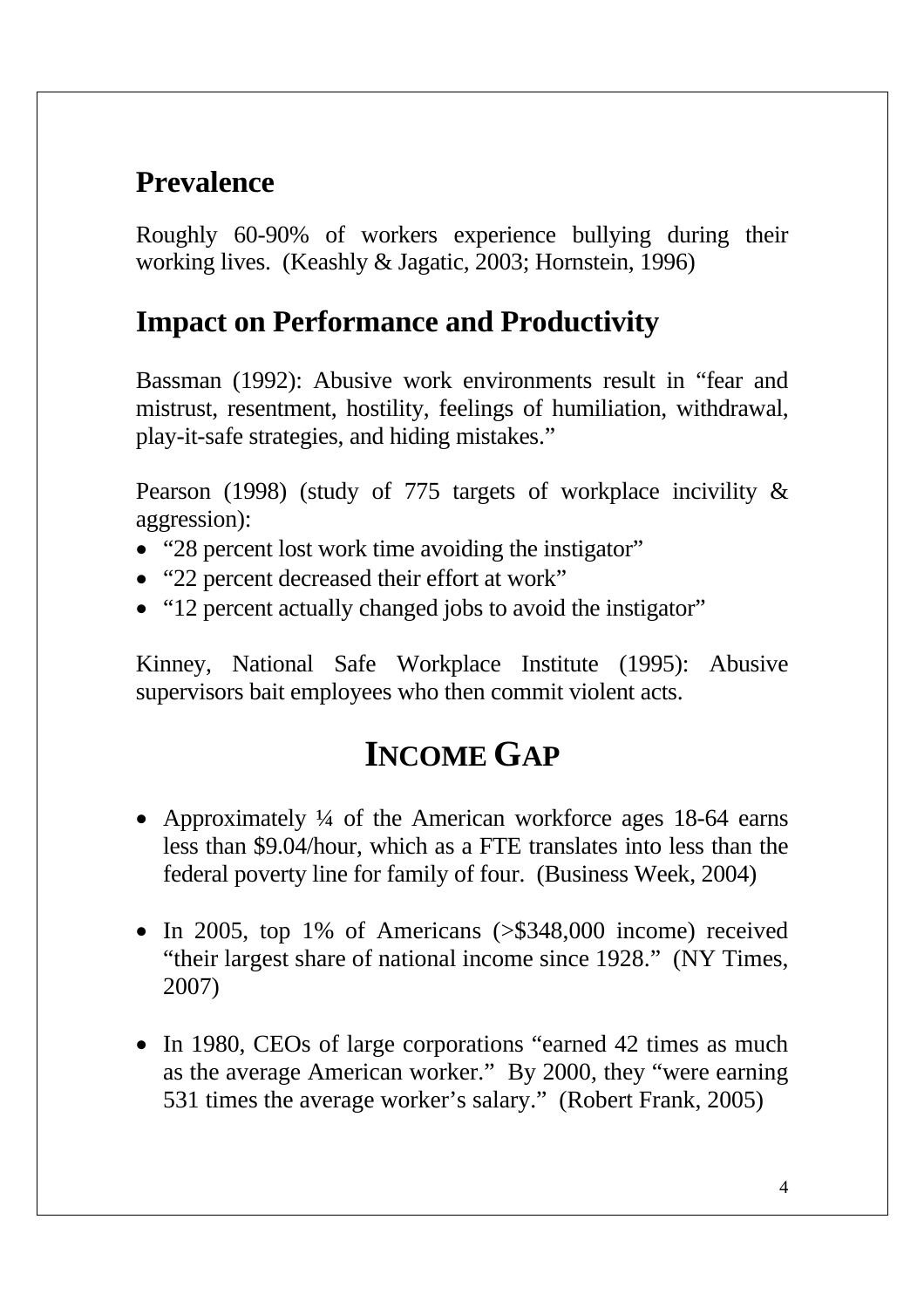### **PROMOTE INSTITUTIONAL CULTURES THAT VALUE INDIVIDUAL DIGNITY**

- Google hits for "dignity at work"  $= 141,000$  (April 17).
- Other countries understand workplace dignity and decent work.
- Fighting "rankism": Robert Fuller's "dignitarian" agenda.
- APA's Psychologically Health Workplace standards: Employee involvement, work-life balance, employee growth & development, health & safety, and employee recognition.

### **EDUCATE, HIRE, AND EMPOWER SOCIALLY INTELLIGENT LEADERS**

- Social intelligence: "being intelligent not just *about* our relationships but also *in* them," in ways that allow us to "look beyond the individual to understand what actually transpires as people interact—and to look beyond the narrow self-interest to the best interest of others, too." (Goleman, 2006)
- Socially responsible management education.
- A challenge for the private, public, and non-profit sectors. (Nelson, 2007)

## **SUPPORT "DIGNITARIAN" LAWS AND POLICIES FOR THE WORKPLACE**

• Enact Healthy Workplace Bill to combat workplace bullying.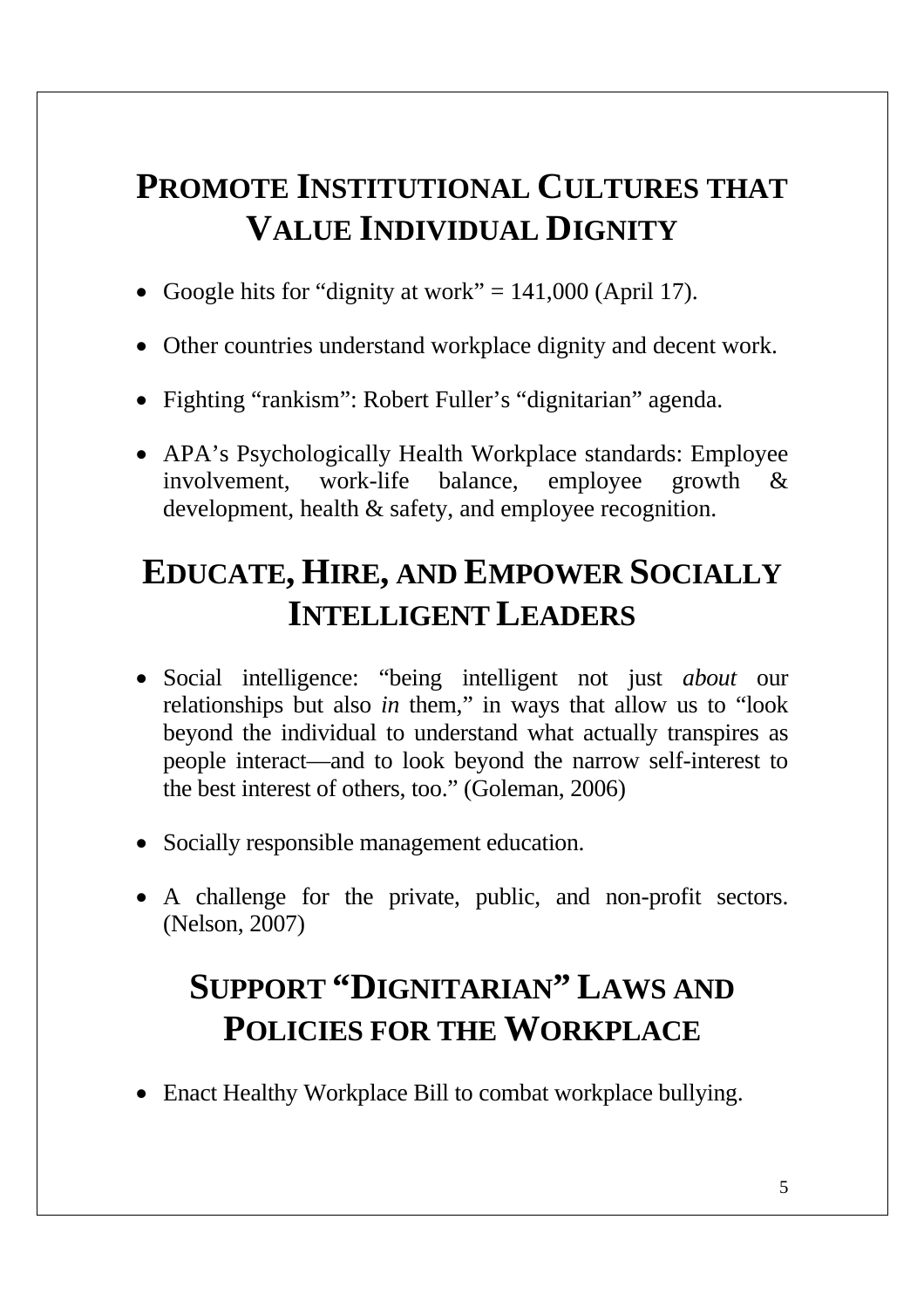- Strong enforcement of labor protections and ethical standards, such as collective bargaining statutes, discrimination laws, and professional codes of ethics.
- Safety net: minimum wage, workplace safety, health insurance coverage, workers' compensation, unemployment insurance, and disability benefits.

### **BUILD STRONG WORKER ASSOCIATIONS**

- The importance of employee voice.
- Unions have a positive impact on wages and working conditions for all workers, not just union members. (Mishel, 2003)
- Labor union representation has declined from 25% of the American workforce in the mid-1950s to under 13% today.

### **EDUCATE, COUNSEL, AND ASSIST WORKERS**

- Lots of schooling, but little education about dealing with work.
- Dignity *and* responsibility.
- Transitional assistance, career and personal counseling.

### *IN SUM: THIS IS WORK IN PROGRESS*